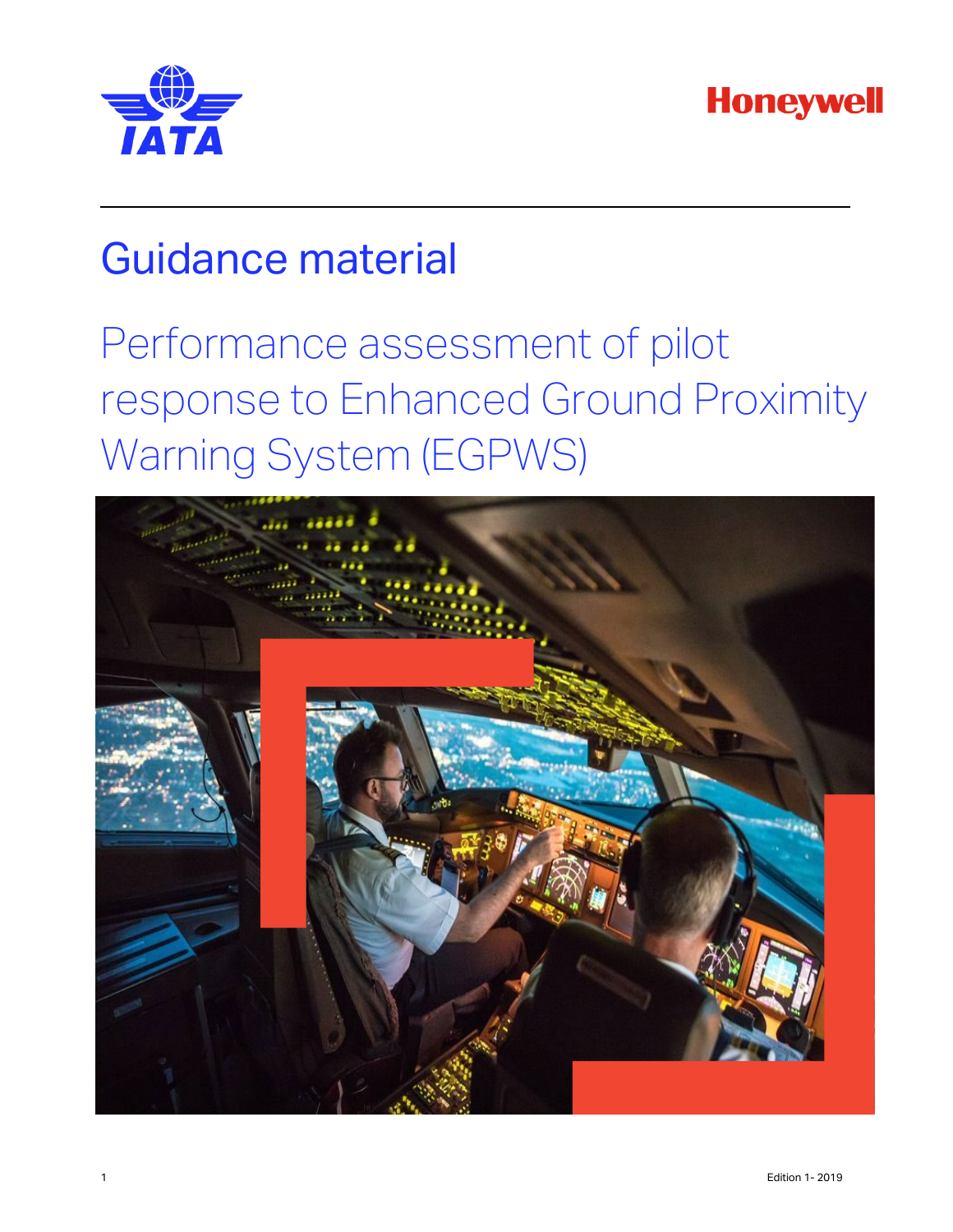

## **Disclaimer**

"DISCLAIMER. The information contained in this document is based on data collected, and the analysis performed by, Honeywell in respect to the performance of the EGPWS technology and has not been independently verified and assessed by the International Air Transport Association (IATA). The information contained in this document is subject to constant review in the light of changing government and industry requirements and regulations and also subject to change in view of evolving technological capabilities. No subscriber or other reader should act on the basis of any such information without referring to applicable laws and regulations and without taking appropriate professional advice. Although every effort has been made to ensure the relevance and accuracy of information, IATA, Honeywell, and any other contributors to this publication shall not be held responsible for any loss or damage caused by errors, omissions, misprints or misinterpretation of the contents hereof. Furthermore, IATA, Honeywell, and any other contributors to this publication expressly disclaim any and all liability to any person or entity in respect of anything done or omitted, and the consequences of anything done or omitted, by any such person or entity in reliance on the contents of this publication.

The findings, recommendations and opinions expressed in this publication do not necessarily reflect the opinion of IATA. The mention of specific companies, products brands or services in this publication does not imply that they are endorsed or recommended by IATA and Honeywell in preference to others of a similar nature which are not mentioned. IATA expressly disclaims any suggestion that it endorses any particular product, brand or service.

© International Air Transport Association and Honeywell, 2019. All Rights Reserved. No part of this publication may be reproduced, recast, reformatted or transmitted in any form by any means, electronic or mechanical, including photocopying, recording or any information storage and retrieval system, without the prior written permission from:

> Senior Vice President Safety & Flight Operations International Air Transport Association 800 Place Victoria, P.O. Box 113 Montreal, Quebec CANADA H4Z 1M1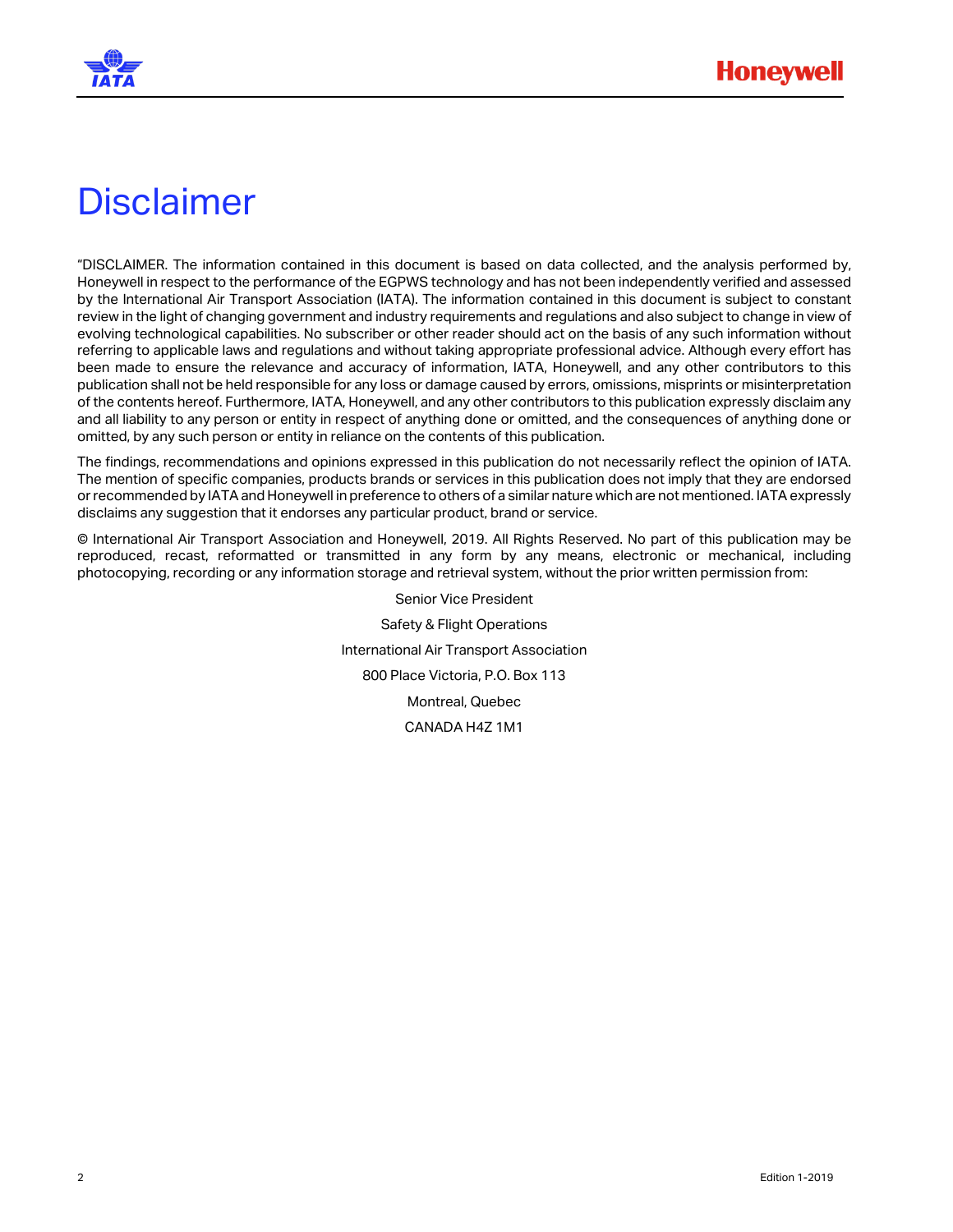

### **CONTENTS**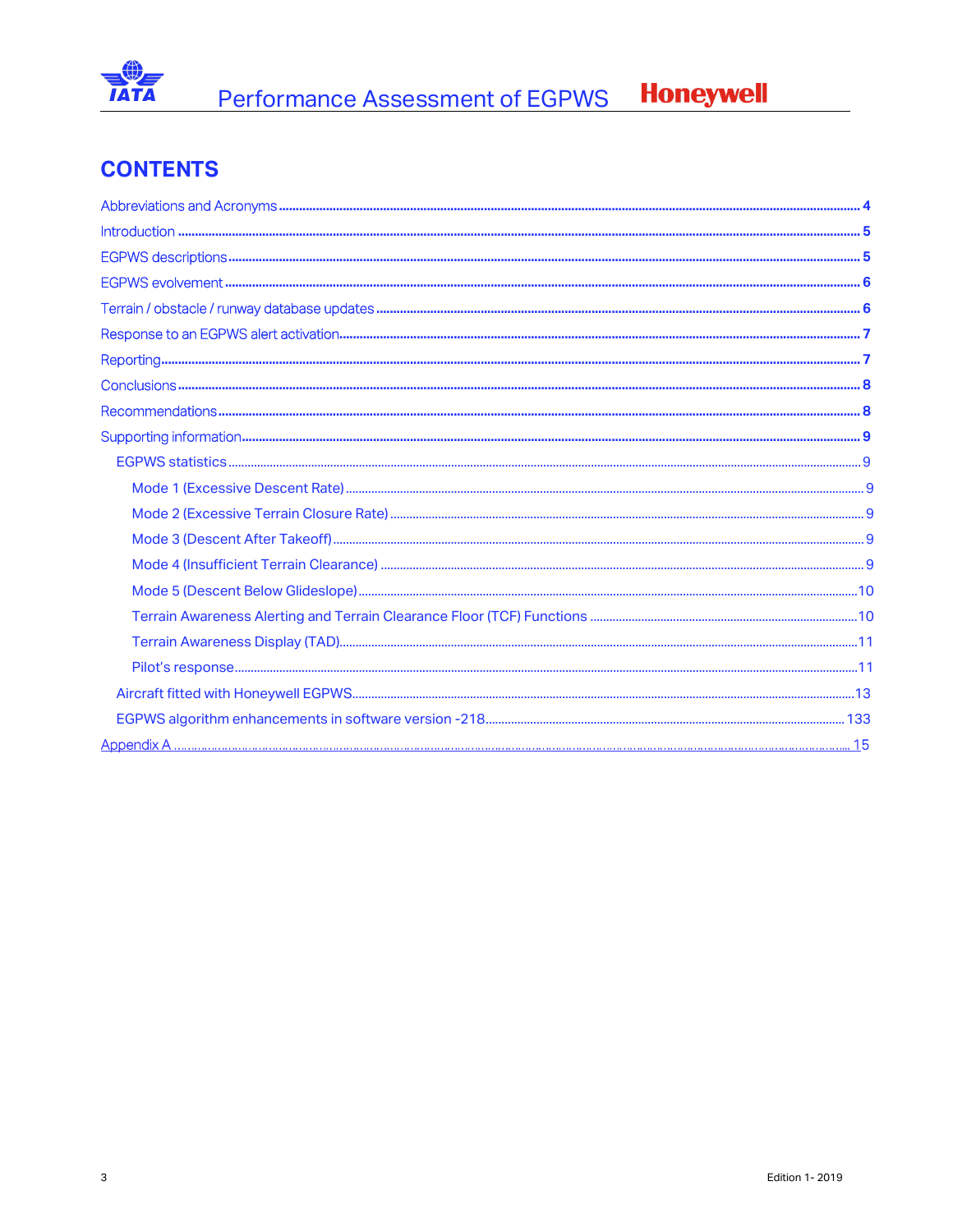

## <span id="page-3-0"></span>Abbreviations and Acronyms

| AGL          | Above Ground Level                              |  |  |  |  |
|--------------|-------------------------------------------------|--|--|--|--|
| AFM          | Airplane Flight Manual                          |  |  |  |  |
| ASR          | Air Safety Report                               |  |  |  |  |
| <b>ATC</b>   | Air Traffic Control                             |  |  |  |  |
| <b>CFIT</b>  | Controlled Flight into Terrain                  |  |  |  |  |
| <b>EFIS</b>  | Electronic Flight Instrument System             |  |  |  |  |
| <b>EGWPS</b> | <b>Enhanced Ground Proximity Warning System</b> |  |  |  |  |
| FDM          | <b>Flight Data Monitoring</b>                   |  |  |  |  |
| GА           | Go Around                                       |  |  |  |  |
| GPS          | <b>Global Positioning System</b>                |  |  |  |  |
| GPWS         | <b>Ground Proximity Warning System</b>          |  |  |  |  |
| HFOM         | <b>Horizontal Figures of Merit</b>              |  |  |  |  |
| <b>HDOP</b>  | <b>Horizontal Dilution of Precision</b>         |  |  |  |  |
| <b>IATA</b>  | International Air Transport Association         |  |  |  |  |
| IMC          | Instrument Meteorological Conditions            |  |  |  |  |
| MFD          | Multi-Function Display                          |  |  |  |  |
| MOR          | <b>Mandatory Occurrence Reporting</b>           |  |  |  |  |
| ND           | Navigation Display                              |  |  |  |  |
| OEM          | Original Equipment Manufacturer                 |  |  |  |  |
| PLI          | Pitch Limit Indicators                          |  |  |  |  |
| <b>PNF</b>   | Pilot Not Flying                                |  |  |  |  |
| <b>RFCF</b>  | Runway Field Clearance Floor                    |  |  |  |  |
| ROC          | <b>Required Obstacle Clearance</b>              |  |  |  |  |
| SOPs         | <b>Standard Operating Procedures</b>            |  |  |  |  |
| TAWS         | <b>Terrain Awareness and Warning System</b>     |  |  |  |  |
| TAD          | <b>Terrain Awareness and Alerting Display</b>   |  |  |  |  |
| <b>TCF</b>   | Terrain Clearance Floor                         |  |  |  |  |
| TO           | Take off                                        |  |  |  |  |
| VDOP         | <b>Vertical Dilution of Precision</b>           |  |  |  |  |
| VFOM         | <b>Vertical Figures of Merit</b>                |  |  |  |  |
| <b>VMC</b>   | <b>Visual Meteorological Conditions</b>         |  |  |  |  |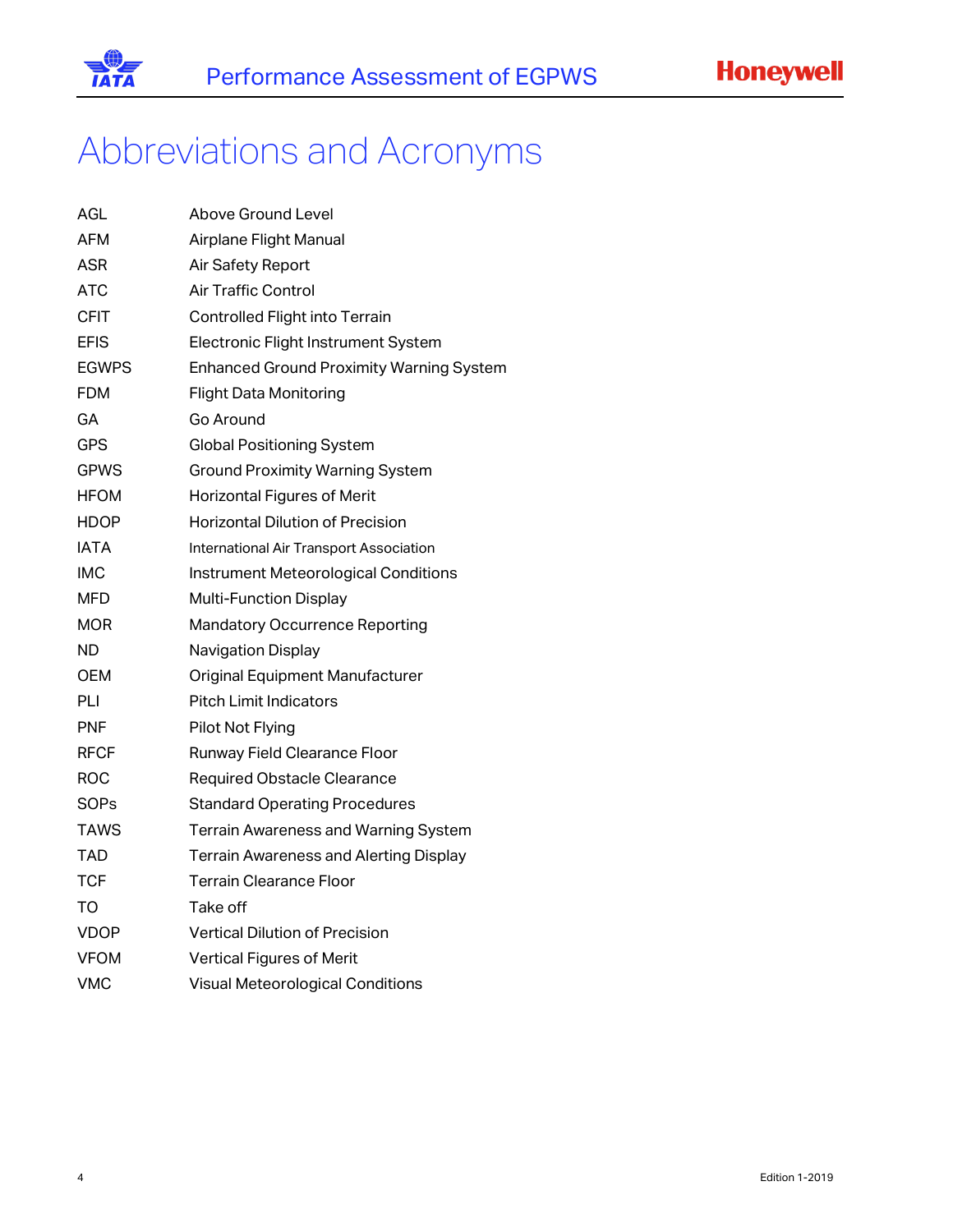



### <span id="page-4-0"></span>Introduction

Historic accident data shows that CFIT has been a major cause of fatal accidents. In response to this hazard, the industry developed and implemented the Ground Proximity Warning System (GPWS) which provides warnings to pilots when the aircraft is in potentially hazardous proximity to terrain. This system was introduced in the 1970s to reduce the high number of Controlled Flight into Terrain (CFIT) accidents and incidents. The functionality of GPWS was limited. To overcome the limitations of GPWS, a new technology Enhanced Ground Proximity Warning System (EGWPS), also known as Terrain Awareness and Warning System (TAWS), was introduced; which combines a worldwide digital terrain database with an accurate navigation system, ideally using the Global Positioning System (GPS). EGPWS is not a solution for stopping CFIT accidents but it can help interrupt a flight path which is likely to lead to an accident. EGPWS or TAWS, provides a warning in advance of steeply rising ground and extends the warning area almost to the runway threshold, overcoming the limitations of GPWS.

# <span id="page-4-1"></span>EGPWS descriptions

The EGPWS is a Terrain Awareness and Alerting system providing terrain alerting and display functions with additional features. The EGPWS uses aircraft inputs including geographic position, attitude, altitude, ground speed, vertical speed and glideslope deviation. These are used with internal terrain, obstacles, and airport databases to predict a potential conflict between the aircraft flight path and terrain or an obstacle. A terrain or obstacle conflict results in the EGPWS providing a visual and audio caution or warning alert.

The EGPWS contains the following databases:

- Terrain database
	- o A worldwide terrain database of varying degrees of resolutions
- Obstacle database
	- o Known obstacles 100 feet or greater in height
- Runway database
	- o Runways 3500 feet or longer in length (2000 feet or longer in some EGPWS models)

Additionally, the EGPWS provides alerts for excessive glideslope deviation, too low with flaps or gear not in landing configuration, and optionally provides bank angle and altitude callouts based on system configuration settings. Detection of severe windshear conditions is also provided for selected aircraft types when enabled.

The EGPWS incorporates the functions of the basic GPWS. This includes the following alerting modes:

- **Mode 1:** Excessive Descent Rate
- **Mode 2:** Excessive Terrain Closure Rate
- **Mode 3:** Descent After Takeoff
- **Mode 4:** Unsafe Terrain Clearance
- **Mode 5:** Descent Below Glideslope
- **Mode 6:** Advisory Callouts (Optional)
- **Mode 7:** Reactive Windshear (Optional)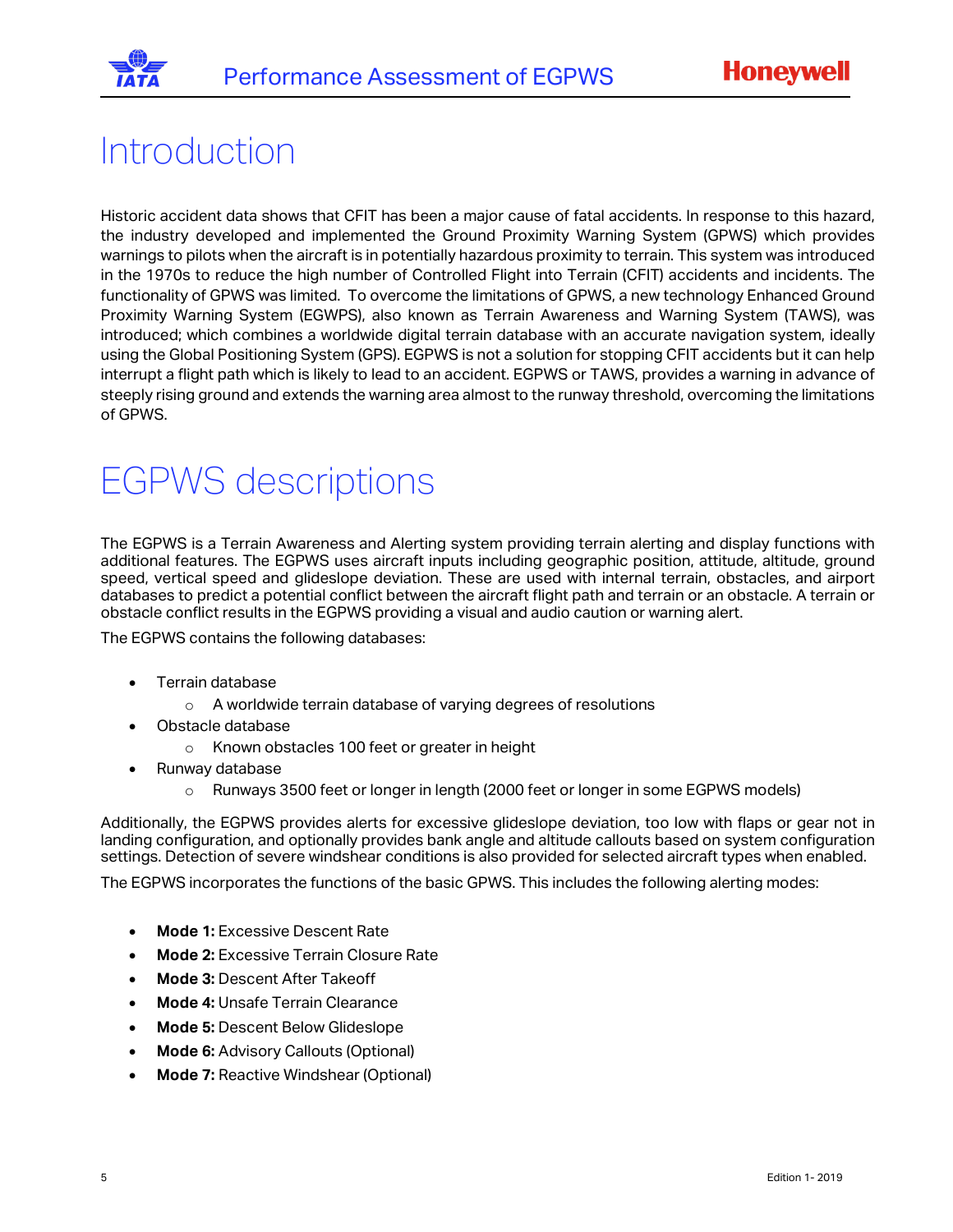The EGPWS includes several other enhanced features:

- **Terrain Alerting** algorithms continuously compute terrain clearance envelopes ahead of the aircraft. If the boundaries of these envelopes conflict with terrain/obstacle elevation data in the terrain/obstacle database, then alerts are issued. Two envelopes are computed, one corresponding to a caution alert level and the other to a warning alert level.
- **Terrain Display** provides a graphic display of the surrounding terrain and obstacles on a dedicated weather radar indicator or, on compatible Electronic Flight Instrument System (EFIS), electronic Navigation Display (ND) or Multi-Function Display (MFD). Based on the aircraft's position and the internal database, the terrain topography is presented on the system display for additional situational awareness.
- **Terrain Clearance Floor (TCF)** creates an increasing terrain clearance envelope around a runway. TCF alerts are based on current aircraft location, nearest runway position and radio altitude. TCF complements existing Mode 4 by providing an alert based on insufficient terrain clearance even when in landing configuration.
- **Runway Field Clearance Floor (RFCF)** is similar to the TCF feature except that RFCF is based on height above the runway elevation instead of radio altitude.
- **Geometric Altitude** is a computed aircraft altitude designed to help ensure optimal operation of the EGPWS functions through all phases of flight and atmospheric conditions. Geometric Altitude uses an improved pressure altitude calculation, GPS altitude, radio altitude, and terrain and runway elevation data to reduce errors potentially induced in corrected barometric altitude by temperature extremes, non-standard altitude conditions, and altimeter miss-sets. Geometric Altitude also allows continuous EGPWS operations in QFE environments without custom inputs or special operational procedures.

### <span id="page-5-0"></span>EGPWS evolvement

The unreliability and limitation of the first generation GPWS was cited where GPWS was plagued by false and nuisance warnings, causing pilots to distrust the equipment when actual hazardous conditions existed. Subsequently, generations of GPWS have become more reliable. A number of studies have examined pilot response times to GPWS alerts and indicate that alerts and warnings in the final 5 seconds of a flight would not give sufficient time for the flight crew and aircraft to respond effectively. This issue has been addressed with EGPWS, which provides the pilot with a greater time to respond to an alert and take avoiding action.

### <span id="page-5-1"></span>Terrain / obstacle / runway database updates

For the system to work as designed, aircraft operators must ensure the accuracy of terrain, runways, and surrounding obstacles. The Terrain/Obstacle/Runway database applicable to the Honeywell EGPWS is released every 56 days and the release schedule can be found at [https://ads.honeywell.com.](https://ads.honeywell.com/login) Appendix A to this report presents an example of the Terrain Database Schedule for 2018, 2019 and 2020.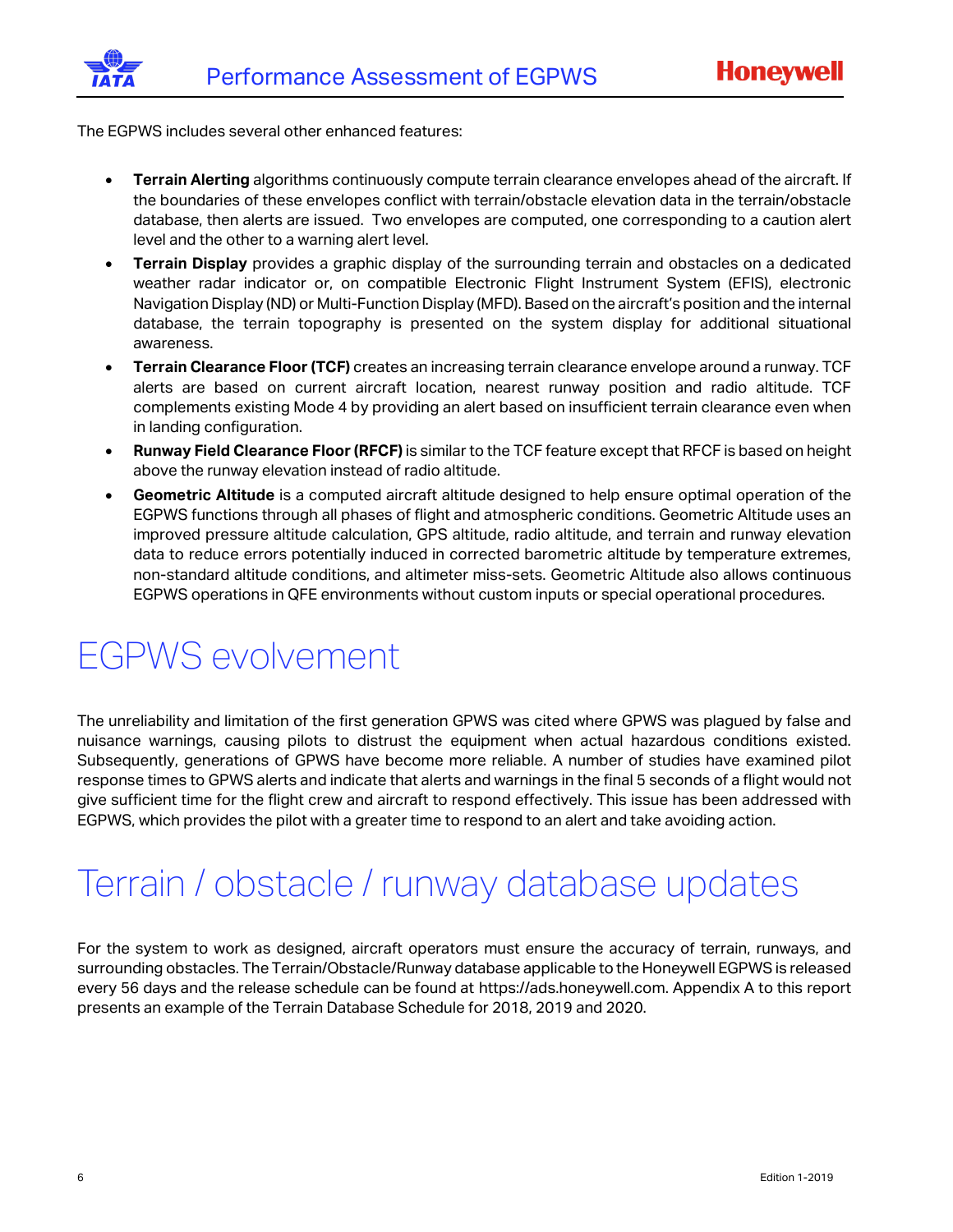

## <span id="page-6-0"></span>Response to an EGPWS alert activation

Appropriate response procedures for flight crew are determined by the aircraft type performance capability. They must be clearly defined by operators and defined in an applicable airplane flight manual (AFM). In the case of a warning, flight crew should follow the warnings without hesitation as soon as triggered.

During night or in instrument meteorological conditions (IMC), apply the procedures immediately in response to caution and warning level alerts. Do not delay reaction for diagnosis.

During daylight or in visual meteorological conditions (VMC), take positive corrective action until the alert stops or a safe trajectory is ensured.

Following an EGPWS alert, flight crew should control the aircraft flight path with immediate maximum Required Obstacle Clearance (ROC) and maximum thrust to clear the obstacles threatening the flight. For detailed Standard Operating Procedures (SOP's) consult the respective Original Equipment Manufacturer (OEM) flight operations documentation

Warning level alert

- Aggressively position throttles for maximum rated thrust.
- Apply maximum available power as determined by emergency need. The pilot not flying (PNF) should set power and ensure that takeoff / go-around (TO/GA) power and modes are set.
- If engaged, disengage the autopilot and smoothly but aggressively increase pitch toward "stick shaker" or Pitch Limit Indicators (PLI) to obtain maximum climb performance.
- Continue climbing until the warning is eliminated and safe flight is assured.
- Advise ATC of situation.

#### NOTE:

- Climbing is the only recommended response unless operating in visual conditions and/or pilot determines, based on all available information, that turning in addition to the climbing is the safest course of action. Follow established operating procedures.
- Navigation must not be based on the use of the Terrain Awareness and Alerting Display (TAD).

Caution level alert

- Take immediate corrective action as necessary to recover safe terrain clearance.
- Advise ATC of situation as necessary.

## <span id="page-6-1"></span>Reporting

A written Air Safety Report (ASR) should be submitted to the appropriate Air Traffic Control Unit and the authority in accordance with the mandatory occurrence reporting (MOR) requirements, whenever the aircraft flight path has been modified in response to an EGPWS alert.

This data together with the operational data downloaded from an aircraft's on-board computer at the end of every flight (FDM) can be collected, analyzed and used by the operator, to identify and discover underlying issues that have the potential to negatively affect aviation safety and to enable operators to take appropriate action to mitigate. Aircraft Operators with a [flight data monitoring \(F](https://skybrary.aero/index.php/Flight_Data_Monitoring)DM) process, should have an automatic alerting system for any recording which contains such an occurrence, and this should support an investigation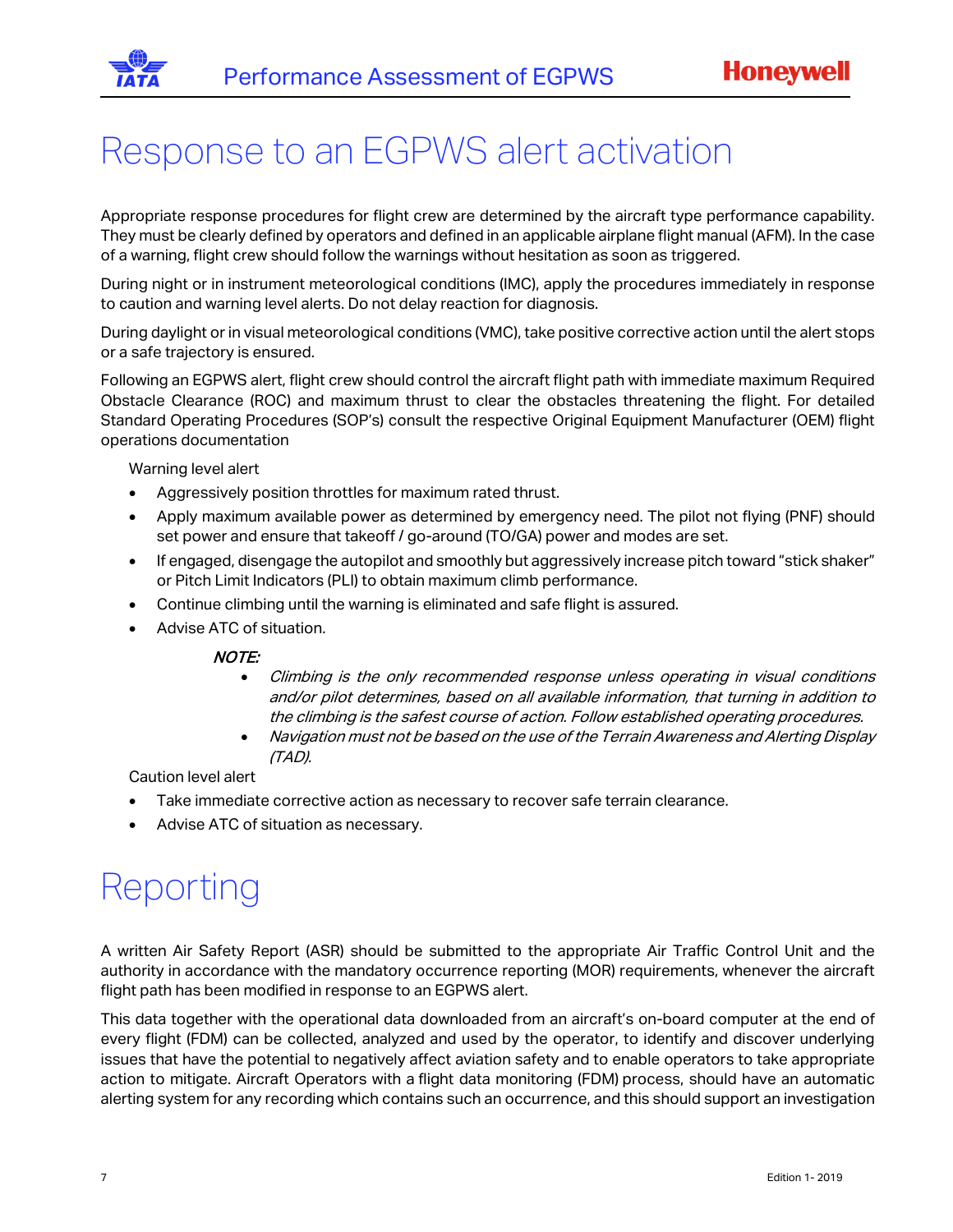

already initiated by receipt of an ASR or prompt the commencement of a new investigation and/or should reinforce the lesson with dedicated simulator training sessions.

# <span id="page-7-0"></span>**Conclusions**

The introduction of terrain awareness technologies, such as the EGPWS / TAWS, have directly or indirectly, contributed to a reduction in the number of CFIT accidents. With such technology, the flight crew gets improved situational awareness and is able to counter act potential CFIT accidents sooner. For the system to work as designed, aircraft operators should keep the software and terrain/obstacle/runway database up to date. The proper and timely responses to EGPWS warnings can result in significantly reducing the risk of a CFIT accident. To achieve this objective, the pilot should demonstrate taking the correct action and perform appropriate recovery maneuvers needed in response to a caution and warning.

### <span id="page-7-1"></span>Recommendations

- Operators are encouraged to
	- $\circ$  Assess and consider equipping their aircraft with EGPWS equipment;
	- o Ensure the use of GPS that feeds direct to EGPWS;
	- $\circ$  Put in place a training program to ensure flight crew can respond effectively to EGPWS cautions and warnings; are aware of factors that can reduce effectiveness of EGPWS and are trained to mitigate the effects of EGPWS degradation;
	- o Have procedures in place to ensure that EGPWS software and terrain, runway and obstacle databases are current and continually updated;
	- o Have procedures in place to ensure that EGPWS equipment remains activated and serviceable at all times;
	- o Include CFIT avoidance maneuvers in recurrent training.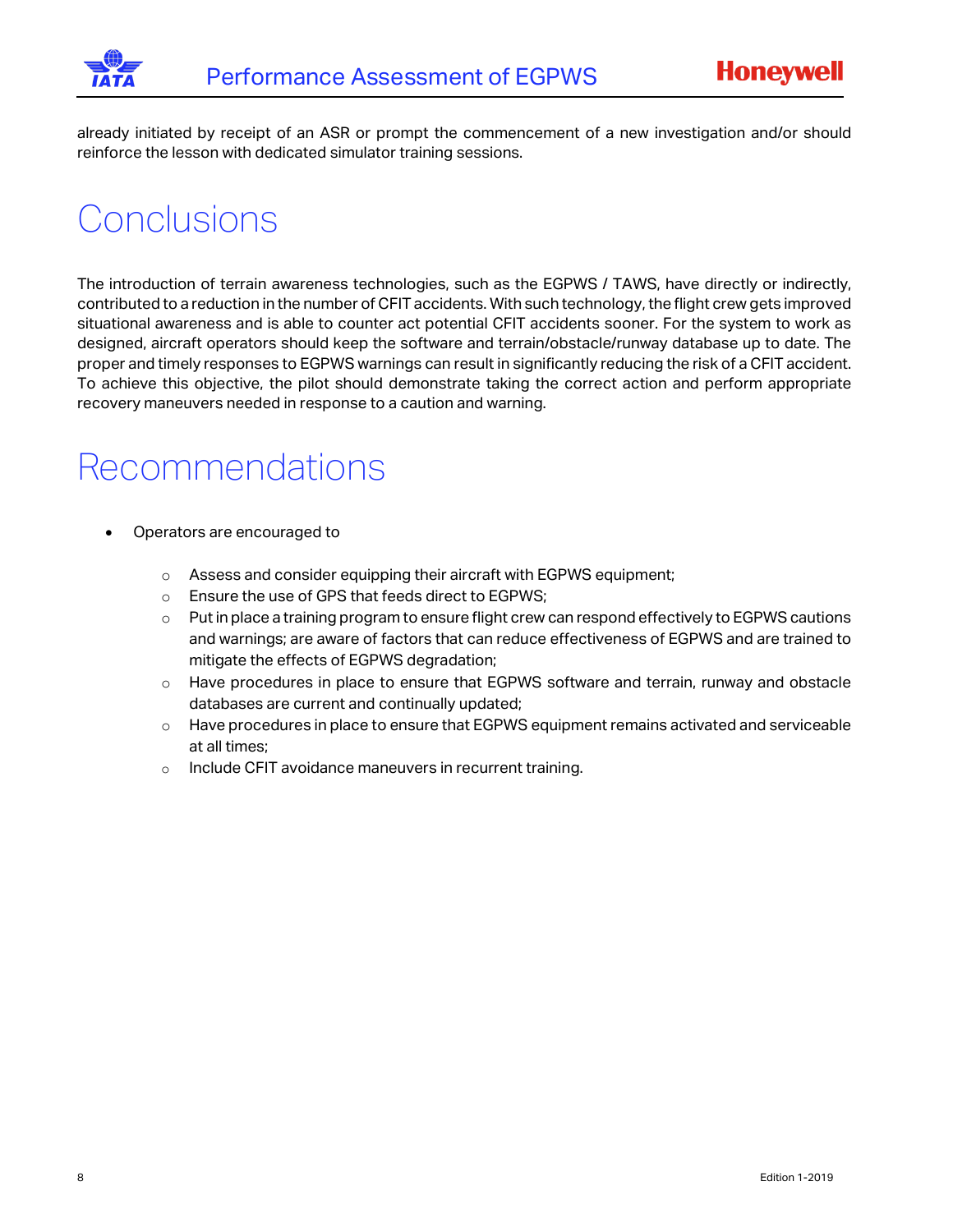

# <span id="page-8-0"></span>Supporting information

### <span id="page-8-1"></span>EGPWS statistics

This section presents analysis using Honeywell flight history data recorded in the EGPWS, covering over 18 million flights from 1997 till mid-2012 – it is believed that the information to still be valid today. Below is a summary of findings and conclusions reached by Honeywell following its review of the data recorded. Please note that the data and resulting findings and conclusions have not been independently assessed and vetted by IATA.

#### <span id="page-8-2"></span>Mode 1 (Excessive Descent Rate)

89% of Mode 1 alerts occurred below 500 ft radio altitude, and 67% below 200 ft radio altitude.

#### <span id="page-8-3"></span>Mode 2 (Excessive Terrain Closure Rate)

98% of Mode 2 alerts occurred on airplanes with EGPWS software version older than -217 (or Boeing P/N 965- 1690-050 or Airbus P/N 965-1676-001) or without GPS or without Geometric Altitude. In other words, GPS equipped airplanes with EGPWS a software version newer than -218 and Geometric Altitude have significantly less risk of activating unwanted Mode 2 alerts.



#### Chance of Receiving Mode 2 Alerts

#### <span id="page-8-4"></span>Mode 3 (Descent After Takeoff)

The majority of Mode 3 alerts were occurring during a flight in a traffic pattern such as a training flight. However, some Mode 3 alerts were induced by departure procedures.

#### <span id="page-8-5"></span>Mode 4 (Insufficient Terrain Clearance)

57% of Mode 4 alerts were false alerts caused by external faults. The primary cause of the false alerts was faulty radio altimeter (false tracking).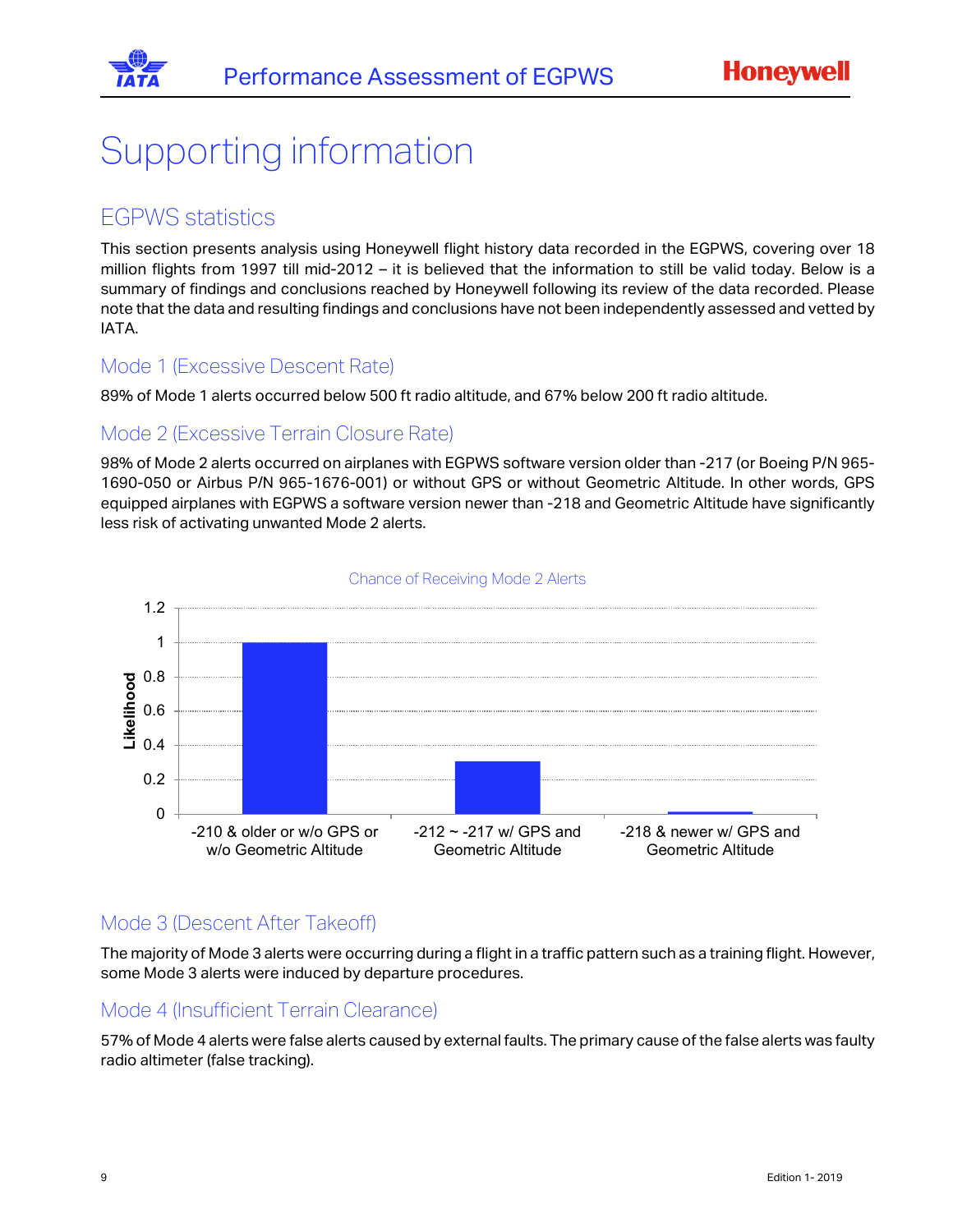

#### <span id="page-9-0"></span>Mode 5 (Descent Below Glideslope)

34% of Mode 5 glideslope alerts occurred below 100 ft radio altitude. There were a large number of cases where pilots were ducking under the glideslope below 100 ft. Glideslope alerts occurring at higher altitude were often triggered while maneuvering to intercept the localizer below 1000 ft.

#### <span id="page-9-1"></span>Terrain Awareness Alerting and Terrain Clearance Floor (TCF) Functions

Some causes of Terrain Awareness alerting and TCF/ Runway Field Clearance Floor (RFCF) functions are shown in the figure below.



#### Causes of Terrain Awareness Alerts

Majority of the alerts were caused by external signal faults (e.g., FMS map shift or altimeter error) and terrain/obstacle/runway databases. Nearly a half of Terrain Awareness and TCF/RFCF alerts were caused by not having a destination runway in the database. This often meant the latest terrain/runway database was not installed (the database was not kept up-to-date in the EGPWS).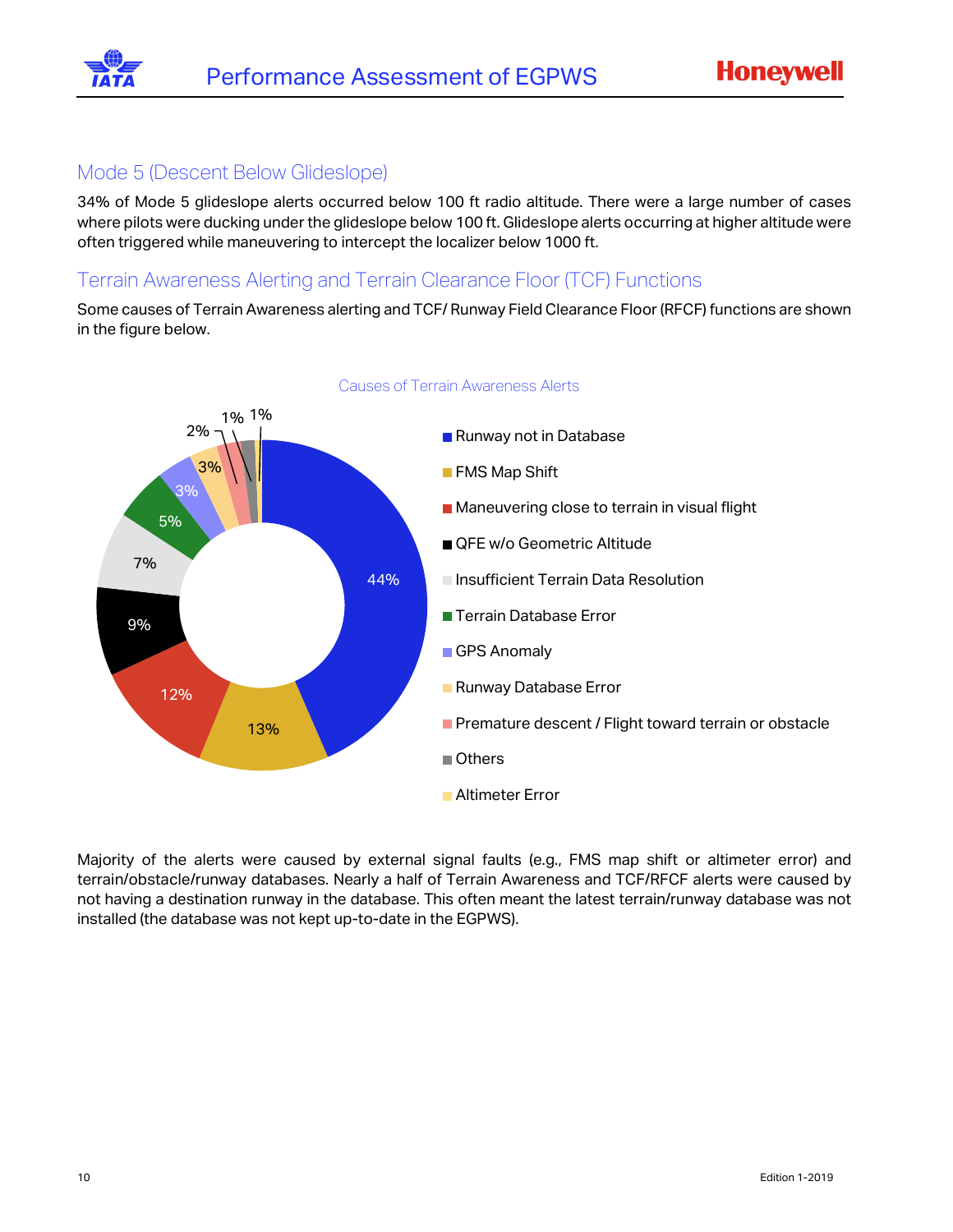

#### <span id="page-10-0"></span>Terrain Awareness Display (TAD)

A terrain awareness display had not been selected prior to terrain awareness alerts in 65% of the cases.



#### <span id="page-10-1"></span>Pilot's response

During EGPWS alert events that pilots responded to, their response time is shown in figures below. For this analysis, a pilot's response time was the time it took for the aircraft pitch to increase more than 1.4° after an alert due to limited availability of parameters that can be used to measure pilot's response in the EGPWS flight history database.

Data collected suggests that pilot's response time is very similar regardless of EGPWS alert types or alert level (caution vs. warning). For that reason, statistics have been aggregated in the diagrams below.



Mode 1 (Caution & Warning)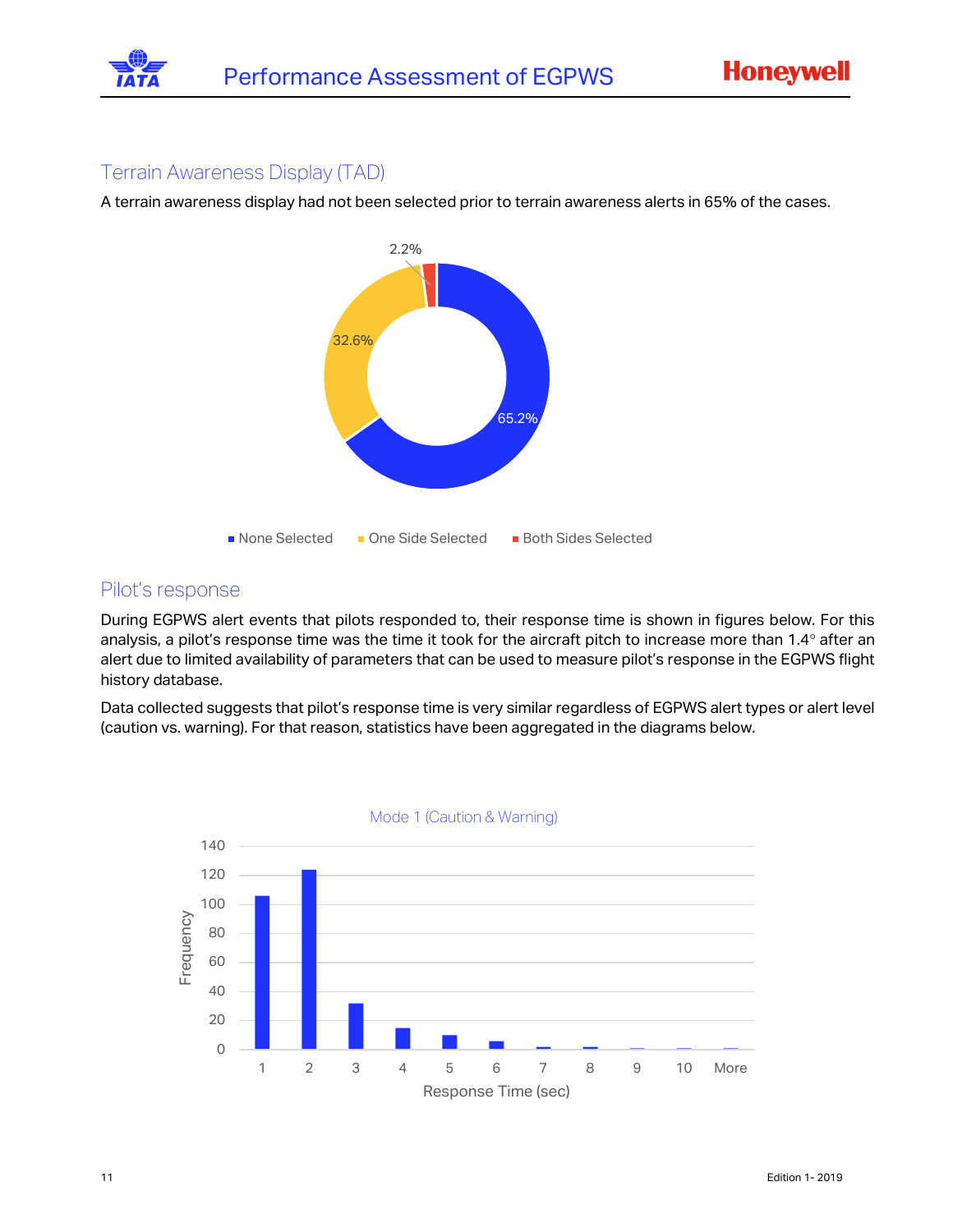**Honeywell** 





#### Mode 4 & TCF (Caution)

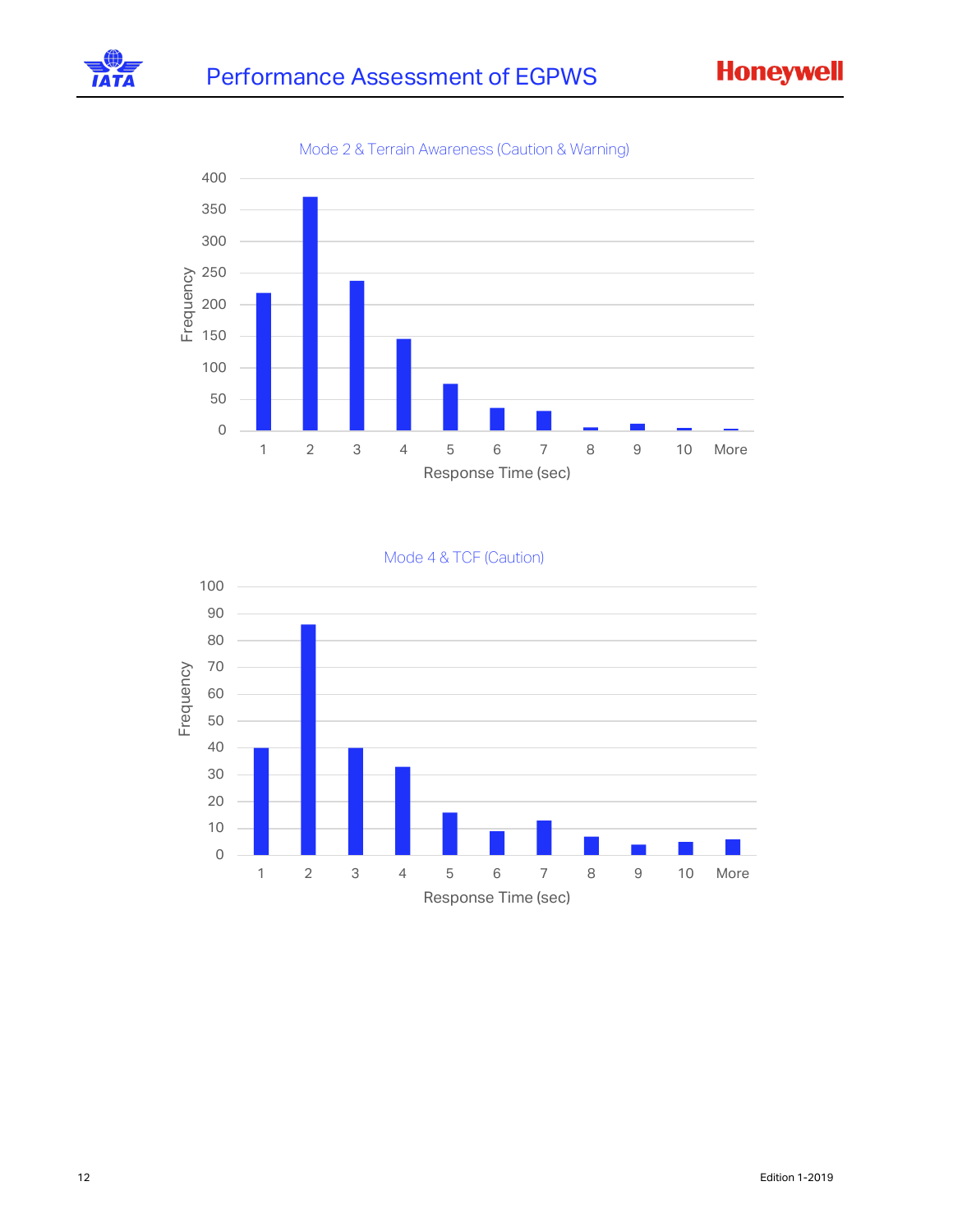### <span id="page-12-0"></span>Aircraft fitted with Honeywell EGPWS

The number of commercial jets and turboprop aircraft fitted with Honeywell EGPWS could not be reliably determined.

Honeywell estimates that a majority of western built commercial jets and turbo prop airplanes are equipped with Honeywell EGPWS.

### <span id="page-12-1"></span>EGPWS algorithm enhancements in software version -218

Major enhancements were introduced in EGPWS software version -218, which was released in 2003.

The Federal Aviation Administration (FAA) issued a Special Airworthiness Information Bulletin (NM-15-11) advising operators of potential safety enhancements made available in -218 software.

Honeywell followed up with a detailed Service Information Letter (SIL D201504000056), available at the MyAerospace portal under the Technical Services tab. For more details, please refer to Honeywell SIL D201504000056.

The following enhancements are available in these software versions:

MK V software version -218-218 and later MK V (Airbus) software version -002 and later MK V (Boeing) software version -051 and later MK VII software version -218-218 and later MK VI software version -022 and later MK VIII software version -022 and later Cessna Sovereign Primus Epic Phase 5.0 and later

Dassault Primus Epic EASy II

- In previous software versions, the Terrain Clearance Floor (TCF) envelope begins between 0.5 and 1.0 nautical mile from the runway threshold, and increases at 100 feet per nautical mile. An enhancement was made to allow TCF envelope to begin 0.25 nautical mile from the runway threshold, and increase at 200 feet per nautical mile for the first mile, providing earlier alerting in landing short scenarios. One such scenario is discussed in FAA SAIB NM-15-11.
- In previous software versions, the Runway Field Clearance Floor (RFCF) envelope begins 1.0 nautical mile from the runway threshold. An enhancement was made to allow RFCF envelope to begin 0.5 nautical mile from the runway threshold, providing earlier alerting in landing short scenarios.
- Compared to previous software versions, the look-ahead distance for the terrain awareness algorithm was increased by 12.5%. In 25% of accidents studied, this would result in earlier terrain alerting.
- In previous software versions, terrain near the airport less than 400 feet above the runway was excluded from the alerting algorithm. An enhancement was made, if runway and terrain quality allow, reducing this limit to terrain 200 feet above the runway, providing improved terrain alerting on final approach.
- Improved the radio altitude reasonable algorithm to further reduce nuisance Mode 2 and Mode 4 alerts when radio altitude inputs are providing a falsely low indication.
- To make GPWS Mode 2 compatible with radar vectoring 1000 feet above terrain, the Mode 2 algorithm maximum height was limited to 950 feet AGL, and 789 feet AGL when within 10 nautical miles of a runway in the database.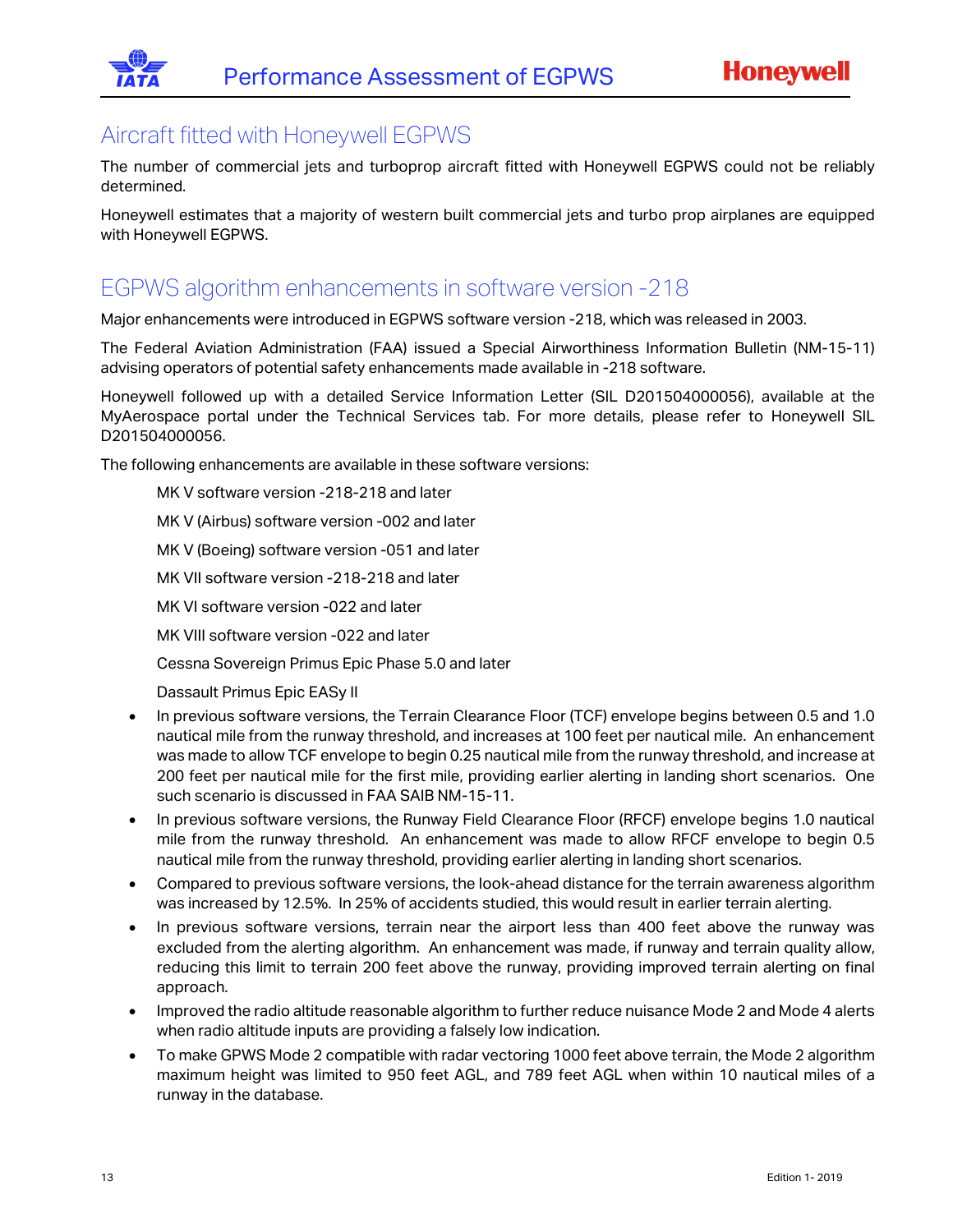

• To reduce GPWS Mode 4 nuisance alerts during final approach, the Mode 4A algorithm maximum height was limited to 500 feet Above Ground Level (AGL), and the Mode 4B algorithm maximum height was limited to 245 feet AGL.

Many of the algorithm enhancements mentioned above require the EGPWS to receive GPS input of various signals, including latitude, longitude, altitude, Vertical Figures of Merit (VFOM), Horizontal Figures of Merit (HFOM), Vertical Dilution of Precision (VDOP) and Horizontal Dilution of Precision (HDOP). To ensure optimal performance of the EGPWS, GPS input of these signals should be provided from GPS that meet or exceed TSO-C129a. For more information on GPS as an acceptable source for EGPWS, please refer to Honeywell EGPWS specifications.